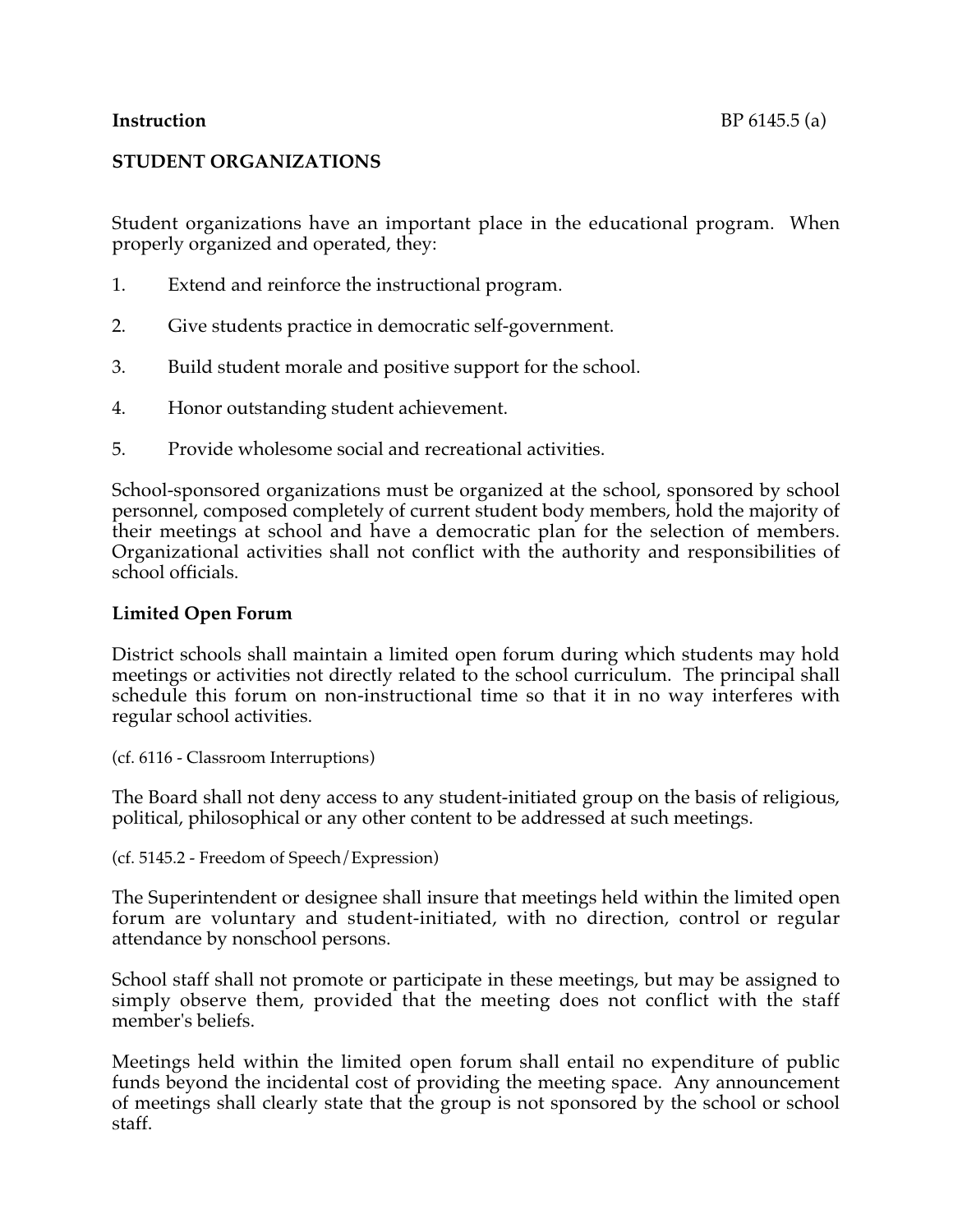### **STUDENT ORGANIZATIONS** (continued)

Authorization of use under the federal Equal Access Act does not indicate that the Board approves or advocates matters which are discussed at open forum meetings. Furthermore, religious groups granted access pursuant to the Equal Access Act are granted access only pursuant to that Act. Such access does not constitute district sanction of any particular religious belief.

(cf. 1325 - Advertising and Promotion) (cf. 1330 - Use of School Facilities) (cf. 3452 - Student Activity Funds) (cf. 5145.2 - Freedom of Speech/Expression)

### **Hazing**

No student shall conspire to engage in hazing, participate in hazing, or commit any act that causes or is likely to cause bodily danger, physical harm, or personal degradation or disgrace resulting in physical or mental harm to any fellow student or other person. Persons violating this policy shall be subject to district discipline, misdemeanor penalties, and forfeiture of entitlements. (Education Codes 32051, 32052)

Membership in secret fraternities, sororities, and clubs is prohibited.

(cf. 5144 - Discipline)

Legal Reference: EDUCATION CODE 40 Equal opportunity without regard to sex 41 School sponsored athletic programs; prohibited sex discrimination 200-262 Prohibition of discrimination on the basis of sex 32050-32051 Hazing 33352 Supervision of physical education by State Department of Education 33353 California Interscholastic Foundation; governing board has power to select athletic league representatives 33353.5 California Interscholastic Foundation; direct participation in student athletic insurance program; limitation of receipt of funds 33354 Powers of State Department of Education over interscholastic athletics 35179 Powers and responsibilities of governing board over all aspects of interscholastic athletic programs, policies, and activities in its district; obligation to conform to law; associations; nondiscriminatory programs; definitions 48930-48938 Student organizations 49020 Athletic programs: Legislative intent 49021 Equal opportunity for male and female students 49022 Apportionment of funds for male and female students 49023 Expenditure of public funds; prohibited sex discrimination CODE OF REGULATIONS, TITLE 5 5531 Supervision of extracurricular activities of pupils PENAL CODE 627-627.10 Access to school facilities